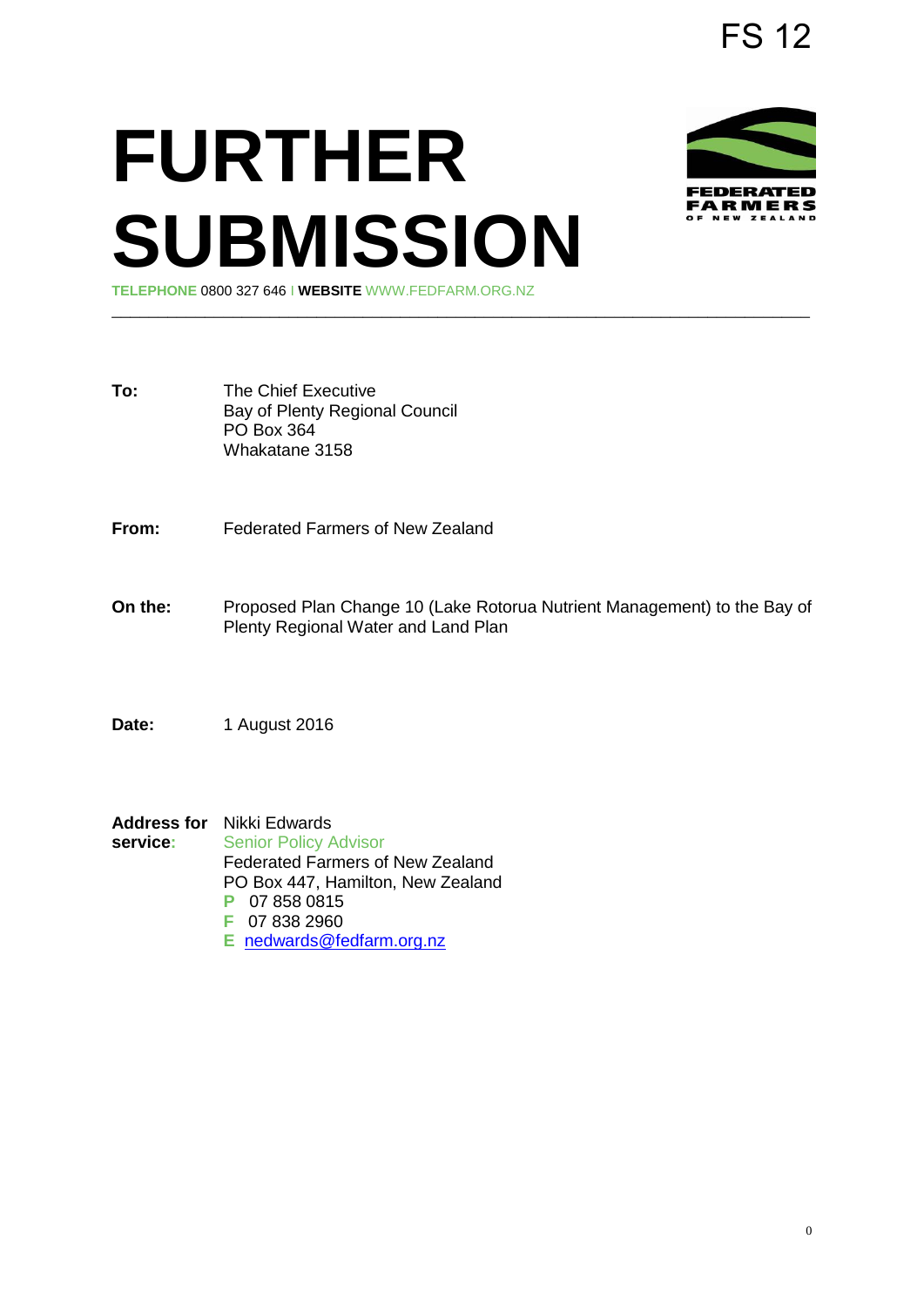Federated Farmers of New Zealand's Further Submission on Plan Change 10 (Lake Rotorua Nutrient Management) to the Bay of Plenty Regional Water and Land Plan ("Plan Change") is set out in the table below.

Where Federated Farmers submitted on the same point as any other submitter we stand by our original submission. This Further Submission seeks to provide Federated Farmers' views on points raised by other submitters that are not already covered in our original submission.

We wish to be heard in support of our submission.

Federated Farmers acknowledge that by taking part in this public submission process the submission (including names and addresses) will be made public.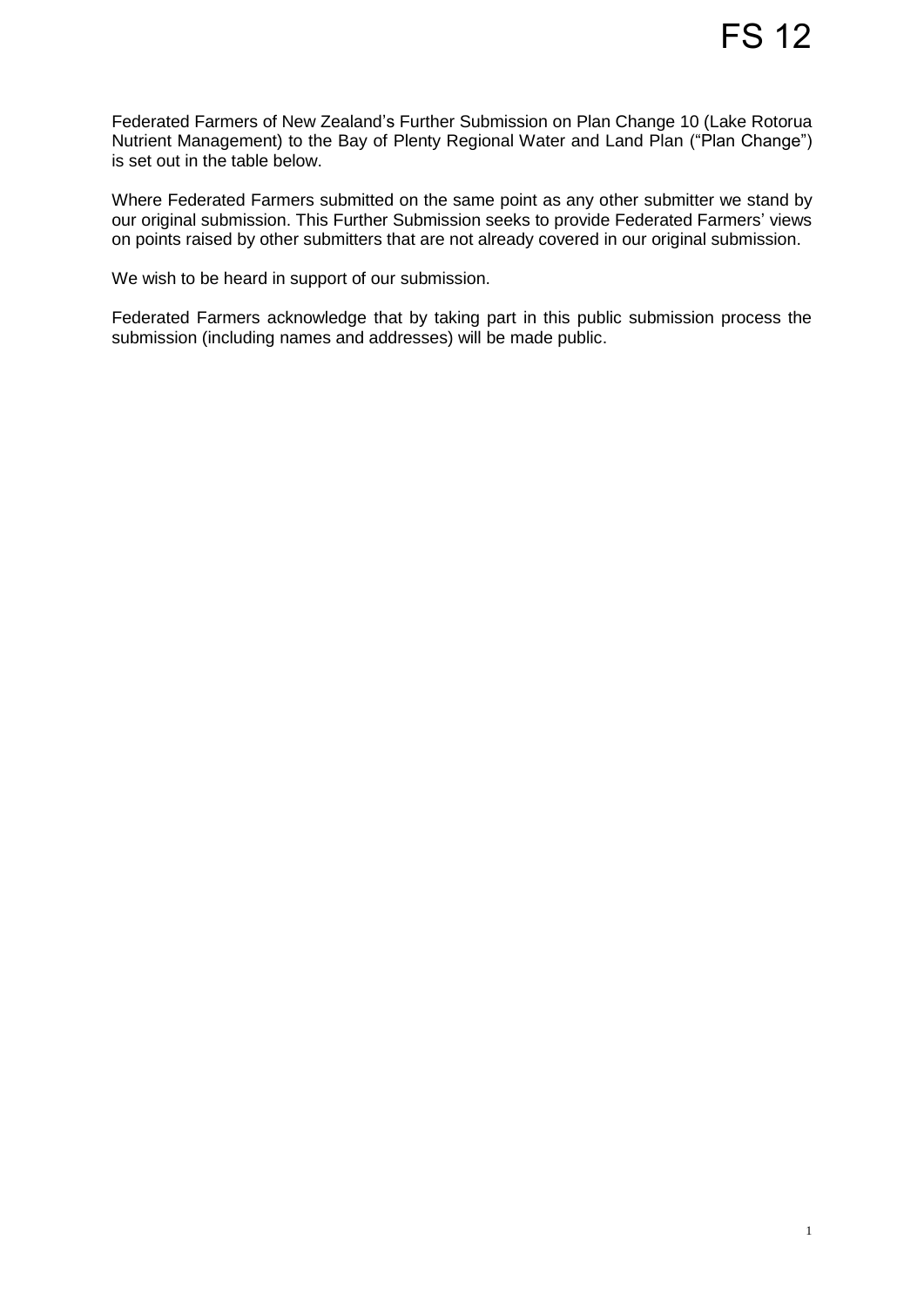## **FURTHER SUBMISSION POINTS: FFNZ**

| <b>Submission</b><br>number | <b>Submitter</b><br>name                                       | <b>Submission</b><br>point | <b>Support</b><br>/oppose | <b>Reasons</b>                                                                                                                                                                                                                                                        | <b>Relief Sought</b>                                                                                                                                                                                                                             |
|-----------------------------|----------------------------------------------------------------|----------------------------|---------------------------|-----------------------------------------------------------------------------------------------------------------------------------------------------------------------------------------------------------------------------------------------------------------------|--------------------------------------------------------------------------------------------------------------------------------------------------------------------------------------------------------------------------------------------------|
| 27                          | Gro2 Ltd                                                       | $27-10$                    | Support                   | It is important to understand the history of the lake catchment<br>including the significant reductions in stock numbers since the<br>1970s as described by the submitter; and the range of factors<br>relevant to the health of the lake as set out by the submitter | Method LR M2 Science<br>Amend<br>reviews to include consideration of:<br>the effects of the weir in<br>Ohau Channel<br>the effects of loss of kakahi<br>consequent to introduction of<br>trout                                                   |
| 66                          | Lake<br>Rotorua<br>Primary<br>Producers<br>Collective<br>(PPC) | 66-3                       | Support                   | For the reasons set out by the submitter                                                                                                                                                                                                                              | As requested by the submitter,<br>including that greater emphasis is<br>placed on biodiversity in policy and<br>methods and in particular within the<br>scope of the sub-catchment action<br>plans recommended in the FFNZ<br>primary submission |
| 87                          | John Beuth                                                     | $87-1$                     | Support                   | It is important to consider a wide portfolio of methods for<br>supporting the health of the lake, eg, stormwater filters                                                                                                                                              | Make provision for sub-catchment<br>action plans to consider a<br>wide<br>portfolio of methods,<br>eg,<br>as<br>suggested by the submitter                                                                                                       |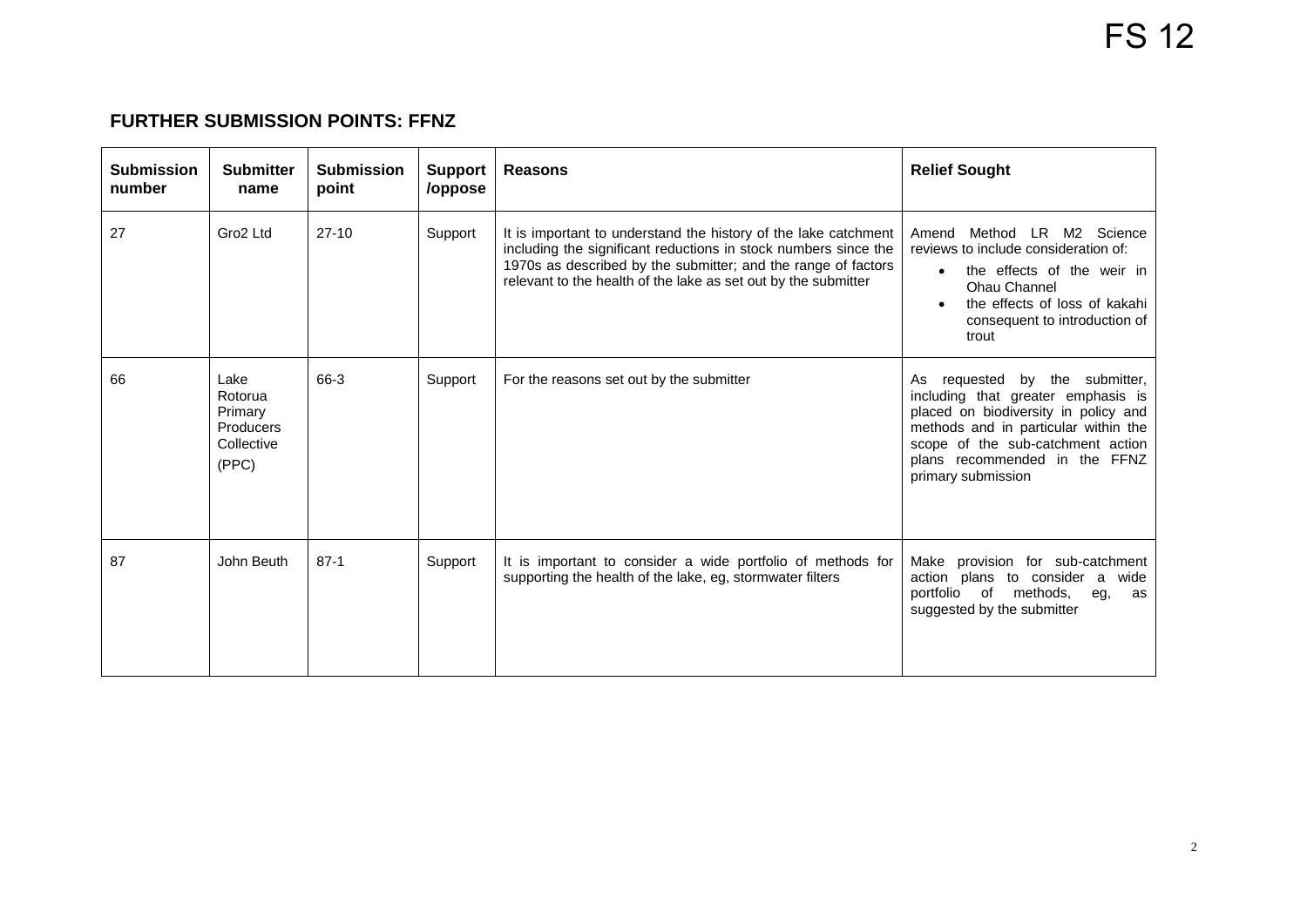| 26<br>&<br>54 | Rotorua<br>Lakes<br>Council<br>(RLC)<br>&<br>Maori<br>Trustee | $26-19$<br>$26 - 5$<br>$26 - 18$ | Oppose<br>in part | Support the intent that PC10 should provide an enabling<br>framework for growth alongside safeguarding health of the<br>lake, both urban and rural and including underdeveloped maori<br>land; that consideration is given to inter-generational equity;<br>that proposed restrictions - urban or rural - are subject to<br>robust cost-benefit analysis; and that expensive solutions<br>should not be mandated when it is not known if the PC10<br>targets and timings are correct.<br>We do not support exemptions for particular sectors - rather<br>we seek an enabling framework for whole of community<br>solutions. | As recommended in FFNZ primary<br>submission including that the scope of<br>PC10 include all sectors and<br>contributors to both the problems and<br>the solutions. |
|---------------|---------------------------------------------------------------|----------------------------------|-------------------|-----------------------------------------------------------------------------------------------------------------------------------------------------------------------------------------------------------------------------------------------------------------------------------------------------------------------------------------------------------------------------------------------------------------------------------------------------------------------------------------------------------------------------------------------------------------------------------------------------------------------------|---------------------------------------------------------------------------------------------------------------------------------------------------------------------|
| 47<br>&<br>56 | Z Energy<br>&<br><b>BoPRC</b>                                 | $47 - 3$<br>&<br>$56-1$          | Oppose            | The submitters seek that Map LR1 exclude urban areas, but<br>PC10 must provide an integrated framework for whole of<br>community solutions, ie, urban, industrial, lifestylers and rural                                                                                                                                                                                                                                                                                                                                                                                                                                    | As recommended in FFNZ primary<br>including that sub-<br>submission<br>catchment action plans must include<br>all catchment contributors                            |
| 66            | <b>PPC</b>                                                    | 66-34                            | Support           | As stated by the submitter - more reliable science is required<br>for groundwater boundaries and movements in the Mamaku                                                                                                                                                                                                                                                                                                                                                                                                                                                                                                    | Method LR M2 Science<br>Add to<br>Reviews                                                                                                                           |
| 70            | Fertiliser<br>Assn<br>(FANZ)                                  | $70-3$                           | Support           | As stated by the submitter - an input control approach does not<br>enable innovation and flexibility in farming options                                                                                                                                                                                                                                                                                                                                                                                                                                                                                                     | As recommended in FFNZ primary<br>submission                                                                                                                        |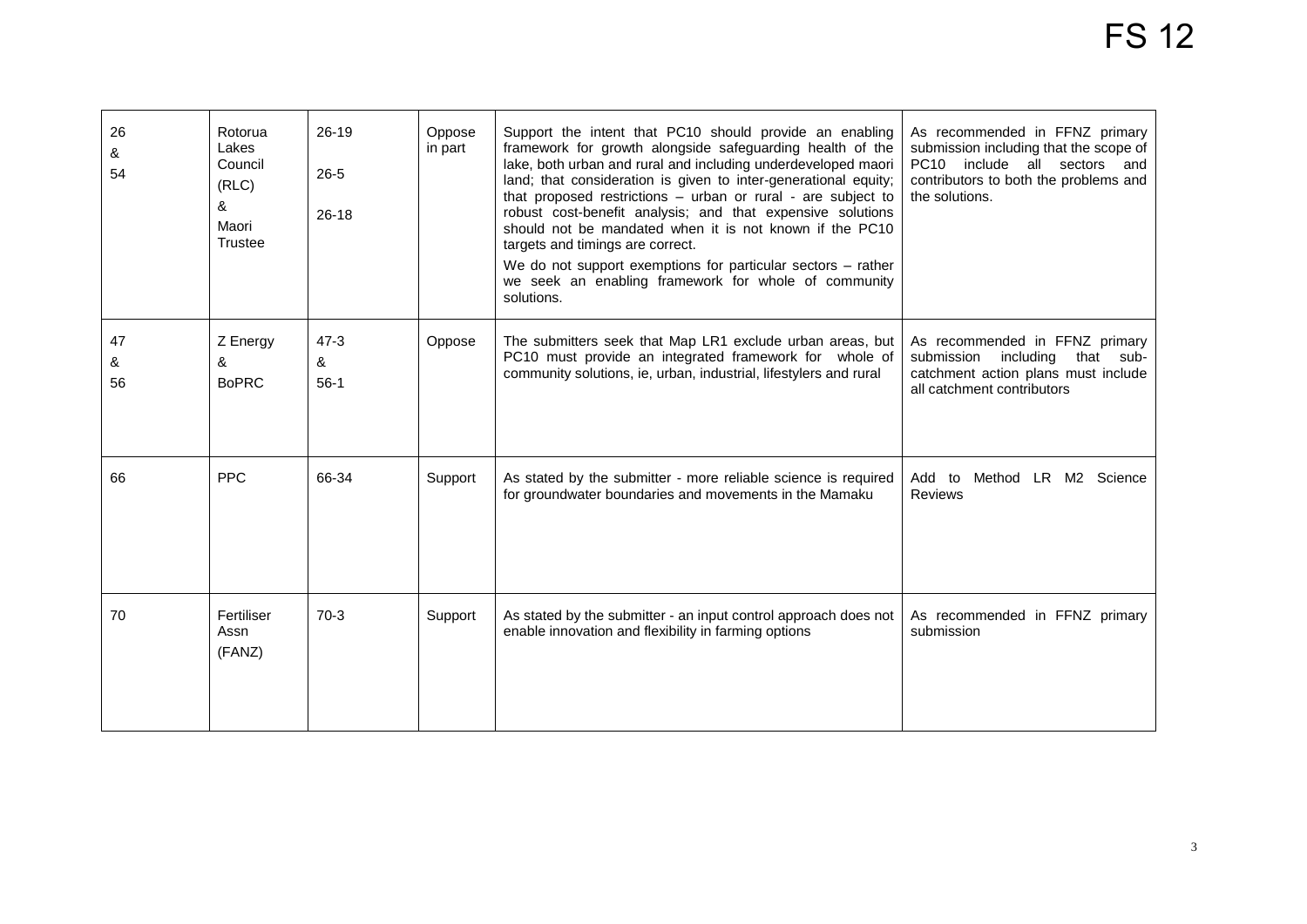| 48                       | Parekarangi<br>Trust                                                 | $48 - 3$                                        | Support            | As stated by the submitter – timeframes should be extended to<br>allow time for science and technology; their recommendation is<br>2050                                                                                                                                                                                                                                                                                                                     | As recommended in FFNZ primary<br>submission - explicit analysis is<br>required on timeframes for change.<br>These would most appropriately be<br>considered in the Rotorua Lakes<br>WMA process scheduled from 2020.                |
|--------------------------|----------------------------------------------------------------------|-------------------------------------------------|--------------------|-------------------------------------------------------------------------------------------------------------------------------------------------------------------------------------------------------------------------------------------------------------------------------------------------------------------------------------------------------------------------------------------------------------------------------------------------------------|--------------------------------------------------------------------------------------------------------------------------------------------------------------------------------------------------------------------------------------|
| 43<br>&<br>70            | Ravensdown<br>&<br><b>FANZ</b>                                       | 43-25<br>&<br>70-23                             | Oppose<br>in part  | Support the intent to provide for an adaptive management<br>approach without 'locking in" obsolete numbers.<br>Overseer numbers can be expected to change regularly: some<br>may be very small technical changes, others may significantly<br>change both total estimates and relativities across farms,<br>sectors or sub-catchments.<br>Changes of any significance must properly be subject to public<br>process to reconsider options and implications. | As recommended in FFNZ primary<br>submission                                                                                                                                                                                         |
| 49                       | CNI Iwi Land<br>Management<br>Ltd                                    | 49-21<br>&<br>49-37<br>&<br>49-38<br>&<br>49-60 | Support<br>In part | Support the recommendation that policy and methods need to<br>acknowledge the imperfect precision and accuracy of Overseer<br>estimates.<br>Oppose the recommendation to replace Overseer estimates<br>with input measures; and for the development of a "landuse<br>input data register"                                                                                                                                                                   | As recommended in FFNZ primary<br>submission                                                                                                                                                                                         |
| 26<br>&<br>62<br>&<br>64 | <b>RLC</b><br>&<br>Sharon<br>Morrell<br>&<br>DairyNZ and<br>Fonterra | 26-37<br>&<br>$62 - 1$<br>&<br>$64-1$           | Support            | As stated by the submitters                                                                                                                                                                                                                                                                                                                                                                                                                                 | Amend LR M2 to provide that:<br>science reviews "will" rather<br>than 'may" include<br>the<br>matters listed<br>stating 2017 as the first year<br>clarify that the review will<br>include peer review from<br>independent scientists |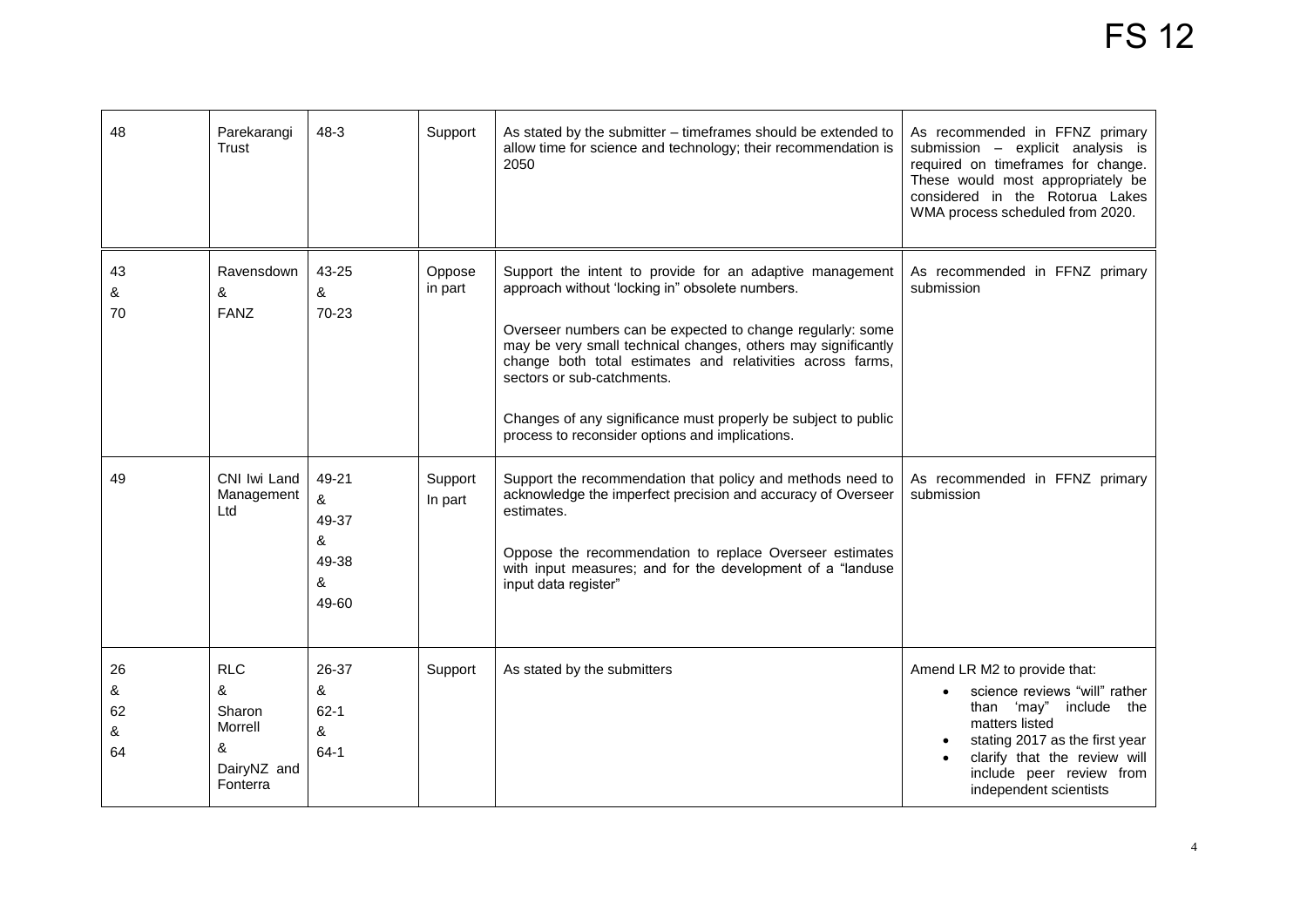|                          |                                                                                            |                                    |         |                                                                                                                                                                                                             | clarify that each science<br>review<br>will<br>assess all<br>science and policy aspects |
|--------------------------|--------------------------------------------------------------------------------------------|------------------------------------|---------|-------------------------------------------------------------------------------------------------------------------------------------------------------------------------------------------------------------|-----------------------------------------------------------------------------------------|
| 37<br>&<br>53<br>&<br>66 | Ngati<br>Whakaue<br>Tribal Lands<br>Incorp<br>&<br>Lachlan<br>MacKenzie<br>&<br><b>PPC</b> | $37-3$<br>&<br>$53-1$<br>&<br>66-1 | Support | the<br>submitters<br>catchment<br>stated<br>by<br>As<br>a<br>landowners/stakeholder group should oversee the science<br>review process                                                                      | As recommended by the submitters                                                        |
| 70                       | <b>FANZ</b>                                                                                | 70-71                              | Support | As stated by the submitter $-$ it is entirely inappropriate to<br>require annual estimates using annual data locking in farm<br>inputs                                                                      | As recommended in FFNZ primary<br>submission                                            |
| 61<br>&<br>66            | Beef & Lamb<br><b>NZ</b><br>&<br><b>PPC</b>                                                | 61-9<br>&<br>66-12                 | Support | As stated by the submitter - coordinated, well-supported<br>prioritised actions at sub-catchment scale are recommended;<br>and farm plans should be used as living planning tools, outside<br>of regulation | As recommended by the submitters<br>and in FFNZ primary submission                      |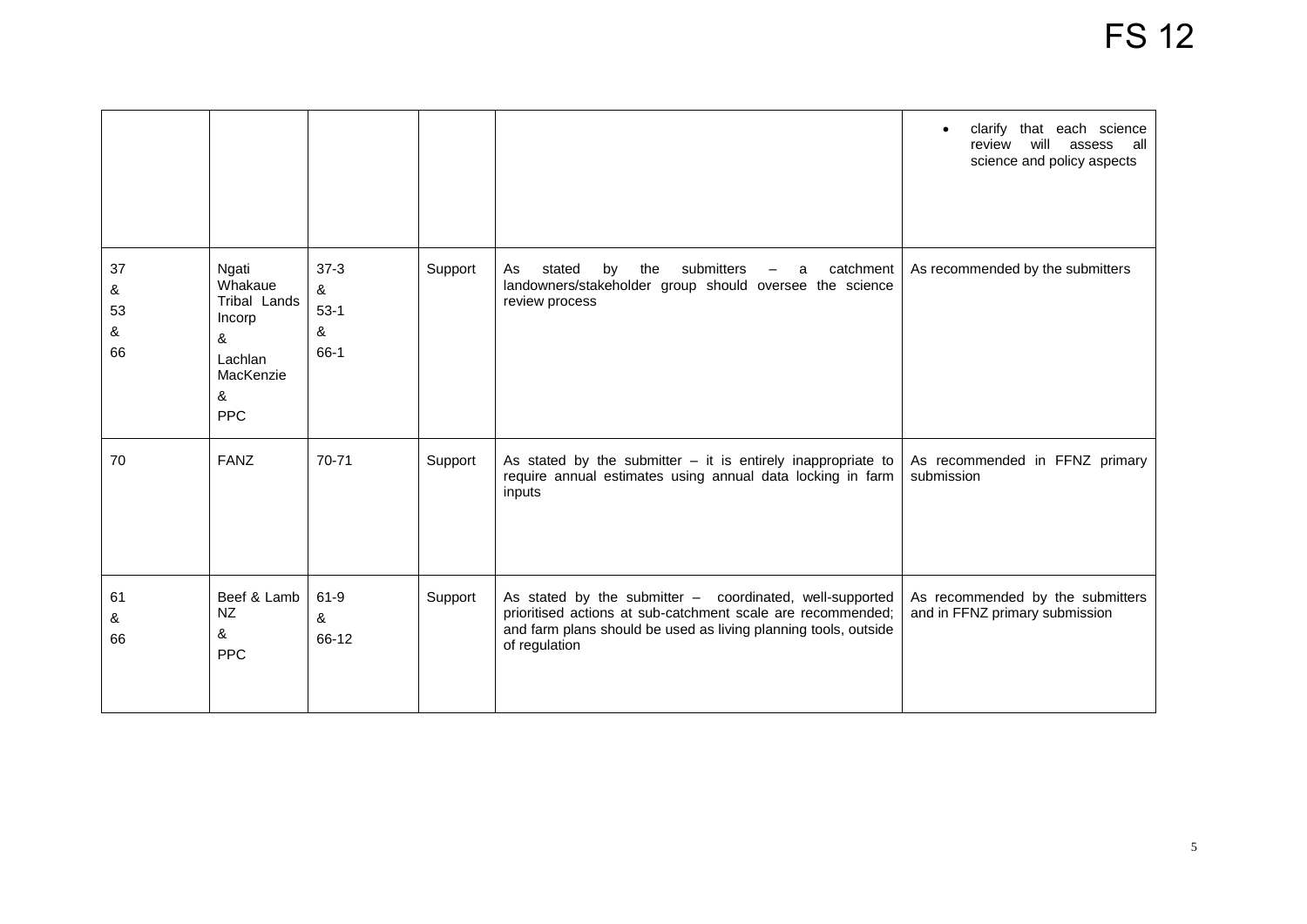| 70            | <b>FANZ</b>                    | 70-78                            | Support | As stated by the submitter - requiring from the outset a plan<br>for achieving 2032 targets is contrary to adaptive management<br>principles            | As recommended in FFNZ primary<br>submission                                                  |
|---------------|--------------------------------|----------------------------------|---------|---------------------------------------------------------------------------------------------------------------------------------------------------------|-----------------------------------------------------------------------------------------------|
| 70            | <b>FANZ</b>                    | 70-92                            | Support | As stated by the submitter $-$ the definition of block should be<br>consistent                                                                          | As recommended by the submitter                                                               |
| 66            | <b>PPC</b>                     | 66-23                            | Support | As stated by the submitter $-$ it is important to acknowledge<br>effects of environment work completed before the 2001-4<br>benchmark years             | Include in scope of Method LR M2<br><b>Science Review</b>                                     |
| 66<br>&<br>70 | <b>PPC</b><br>&<br><b>FANZ</b> | 66-40<br>&<br>70-108             | Support | As stated by the submitters - Overseer outputs should be<br>interpreted as multi-year rolling averages, recommended 5<br>years                          | Overseer<br>should<br>outputs<br>be<br>interpreted<br>as five<br>rolling<br>year<br>averages. |
| 66            | <b>PPC</b>                     | 66-8<br>&<br>66-9<br>&<br>66-126 | Support | As stated by the submitter $-$ farm plans should sit outside<br>regulation, and industry should report sector progress as five<br>year rolling averages | As recommended by the submitter                                                               |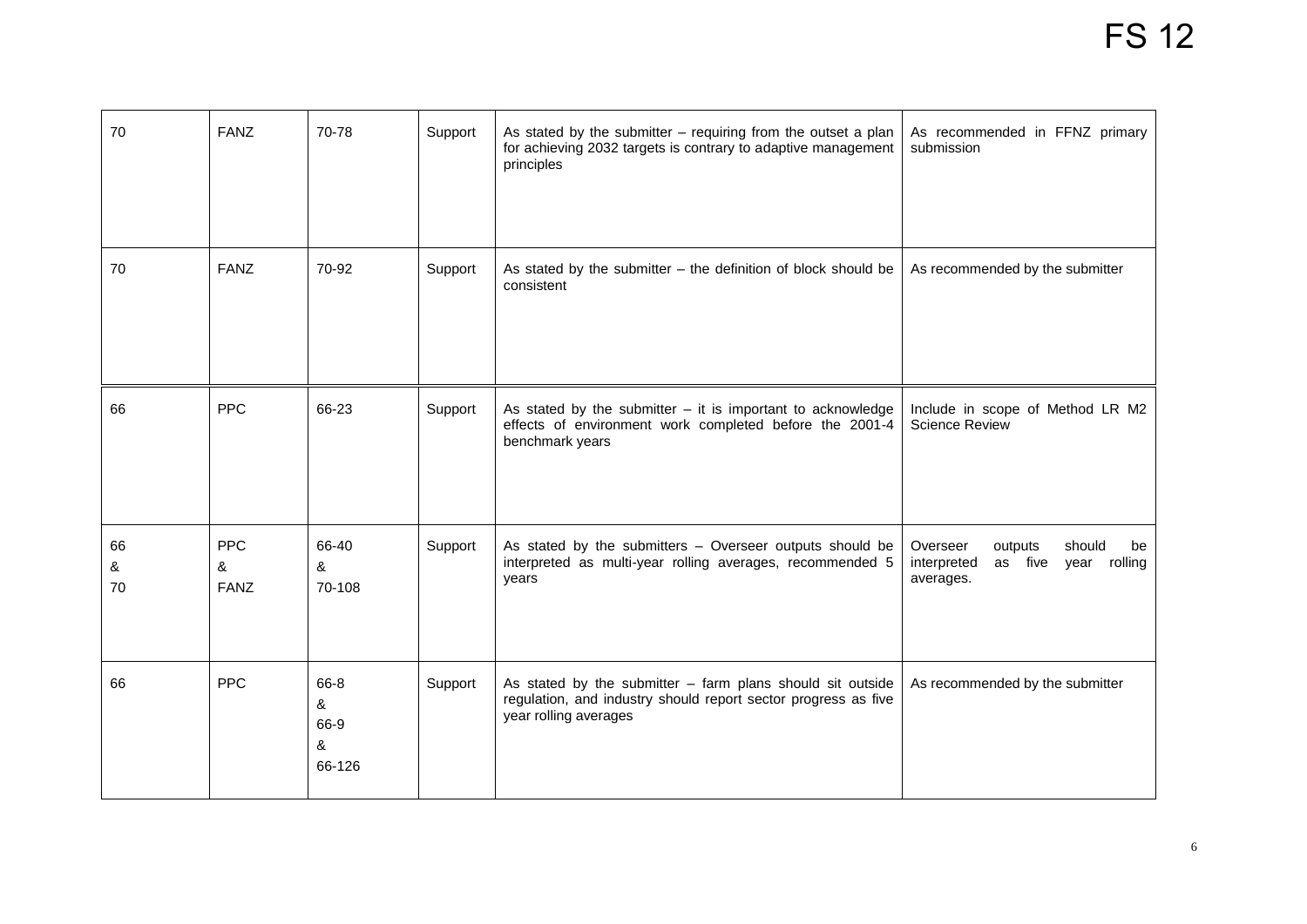| 35 | Rotorua<br>Chamber of<br>Commerce | $35-1$             | Support | As stated by the submitter, urging BoPRC to consider win-win<br>options through meaningful partnerships                                                                                                                                                                                                                                                                                                                                                                                                                                                                                                                                                                                                                                                    | As recommended in FFNZ primary<br>submission in particular for the<br>resourcing and coordination of sub-<br>catchment action plans, aligned to a<br>wider scope for the Incentives Fund |
|----|-----------------------------------|--------------------|---------|------------------------------------------------------------------------------------------------------------------------------------------------------------------------------------------------------------------------------------------------------------------------------------------------------------------------------------------------------------------------------------------------------------------------------------------------------------------------------------------------------------------------------------------------------------------------------------------------------------------------------------------------------------------------------------------------------------------------------------------------------------|------------------------------------------------------------------------------------------------------------------------------------------------------------------------------------------|
| 66 | <b>PPC</b>                        | 66-2<br>&<br>66-14 | Support | As stated by the submitter - more comprehensive analysis of<br>options and timeframes to account for inter-generational<br>change is required                                                                                                                                                                                                                                                                                                                                                                                                                                                                                                                                                                                                              | As recommended by the submitter<br>and consistent with FFNZ primary<br>submission                                                                                                        |
| 66 | <b>PPC</b>                        | 66-37              | Support | As stated by the submitter, recommending that Council provide<br>analysis of changes in stock numbers/landuse in the<br>catchment relative to estimated lake nutrient loads.<br>It is our understanding that in the 20 years from 1994-2013,<br>the catchment has experienced a significant net loss in stock<br>numbers, in total a decrease of over 500,000 or 30% including:<br>beef cattle down 72,000; dairy cattle up 22,000<br>$\bullet$<br>beef calves down 22,000; dairy cows up 10,000<br>deer down 43,000<br>pigs down 12,000<br>horses down 600<br>sheep down 300,000; lambs down 160,000<br>It is also our understanding that in the period 1990-2012,<br>1600ha of productive grassland were lost from the catchment,<br>mostly to forestry. | As recommended by the submitter.                                                                                                                                                         |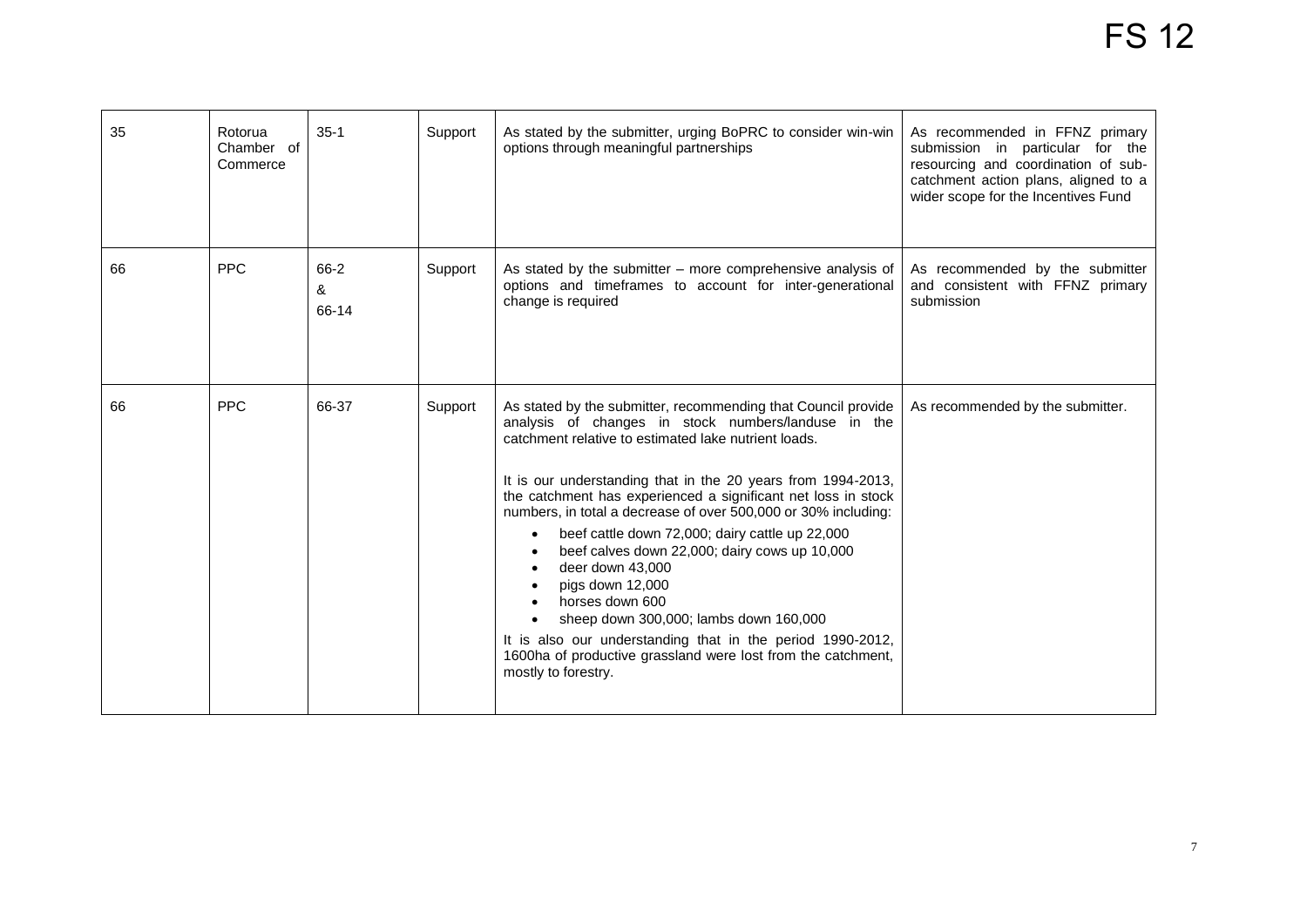| 30                       | Fish & Game<br>Eastern<br>Region                                                                                                           | $30-9$                                                                                                           | Support | As stated by the submitter, specifically:<br>acknowledgement of progress made across sectors<br>(which should include drystock)<br>acknowledgement of the differences in slope, soil<br>$\bullet$<br>type and productivity across the catchment<br>acknowledgement of the agricultural assistance and<br>$\bullet$<br>advice from BoPRC<br>endorsement of buying back sensitive land parcels for<br>$\bullet$<br>retirement; and<br>recommending a fair and equitable nutrient reduction<br>$\bullet$<br>approach that will reduce nutrient inputs while<br>permitting farming activities to remain financially and<br>environmentally viable.                                                                                                                                                                                                                                                                                                                                                                                                                                  | As recommended in FFNZ primary<br>submission, in particular for the<br>resourcing and coordination of sub-<br>catchment action plans, aligned to a<br>wider scope for the Incentives Fund |
|--------------------------|--------------------------------------------------------------------------------------------------------------------------------------------|------------------------------------------------------------------------------------------------------------------|---------|---------------------------------------------------------------------------------------------------------------------------------------------------------------------------------------------------------------------------------------------------------------------------------------------------------------------------------------------------------------------------------------------------------------------------------------------------------------------------------------------------------------------------------------------------------------------------------------------------------------------------------------------------------------------------------------------------------------------------------------------------------------------------------------------------------------------------------------------------------------------------------------------------------------------------------------------------------------------------------------------------------------------------------------------------------------------------------|-------------------------------------------------------------------------------------------------------------------------------------------------------------------------------------------|
| 40<br>&<br>72<br>&<br>64 | Maraeroa<br>2B<br>Oturoa<br>Trust<br>&<br>Rotorua<br><b>District</b><br>Residents &<br>Ratepayers<br>Assn<br>&<br>DairyNZ<br>&<br>Fonterra | 40-7, 40-8<br>&<br>72-1 to 72-3,<br>72-4 to 72-7.<br>&<br>$64-1$<br><b>PC10</b><br>Delayed<br>Implementatio<br>n | Support | As stated by the submitters, ie:<br>requesting longer timeframes (40) for BoPRC to<br>invest in better science, research and modelling<br>before setting the allocation methodology, rules,<br>timeframes to meet targets and resource consents in<br>concrete: and<br>recommending that implementation of PC10 be<br>$\bullet$<br>suspended (72) subject to<br>completion of independent science review<br>commissioned s32 impact assessment<br>empowering stream and landcare management<br>groups with science about hotspots, mitigation<br>strategies and expert advice<br>recommending that PC10 maintain maximum<br>flexibility to recalibrate the approach in response to<br>science and policy reviews (64) and that<br>the plan needs to specify that a full science<br>review will be undertaken in 2017 before<br>consents become operative<br>support for 2032 targets is contingent on the<br>results of the 2017 Science Review as to whether<br>these still represent the most cost-effective and<br>efficient way of meeting desired outcomes for the<br>lake | As recommended in FFNZ primary<br>submission                                                                                                                                              |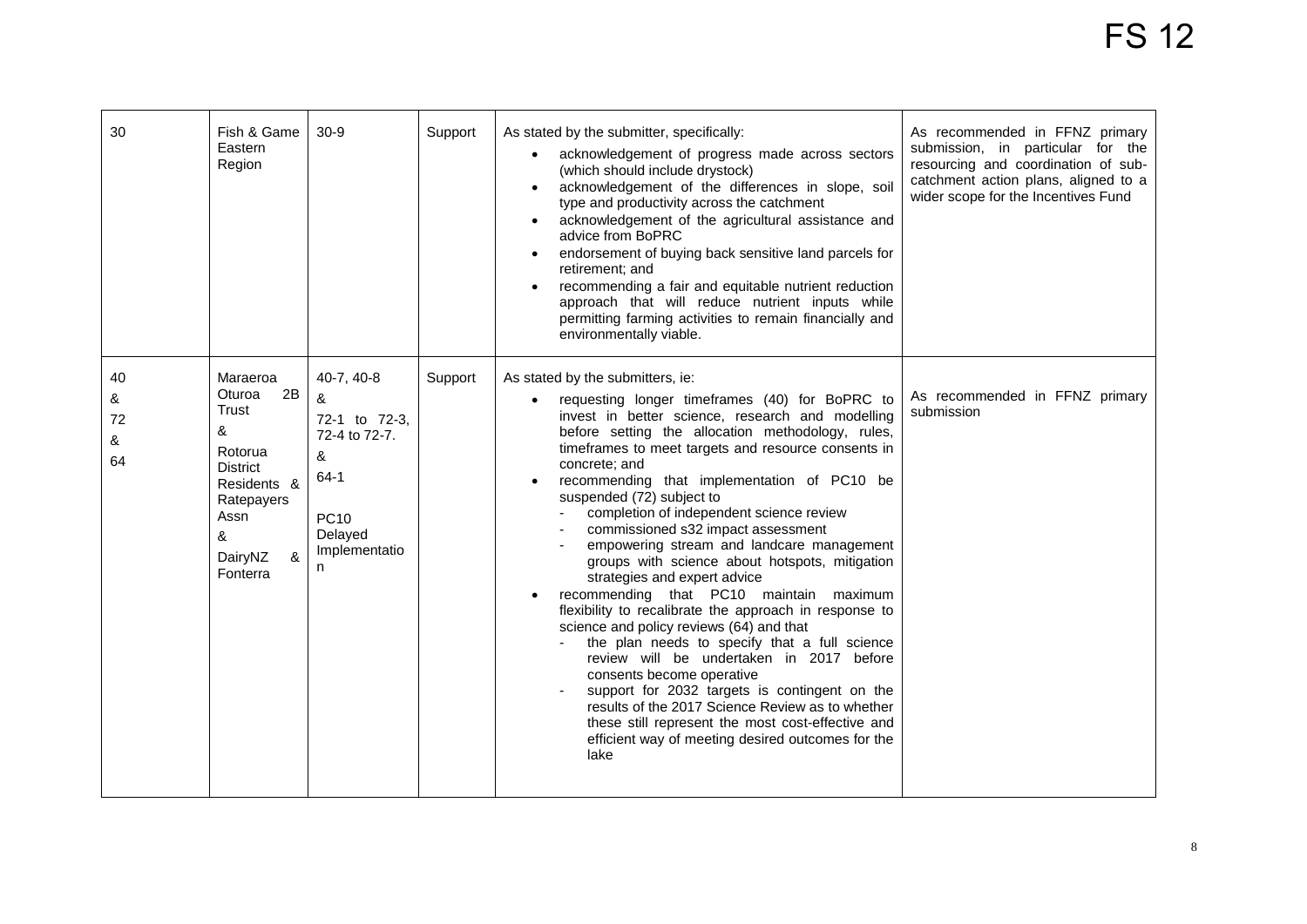## FS 12

|               |                                             |                                                                                          |                    | The DairyNZ/Fonterra submission is informed by a review of<br>lake science including that:<br>internal nutrient loading is currently perceived to be a<br>$\bullet$<br>main driver of alagal dynamics in the lake<br>release from internal stores is the primary mechanism<br>for supply of phosphorous during critical periods for<br>algal growth<br>the improvements in lake TLI strongly indicate that<br>$\bullet$<br>algal growth is primarily limited by P availability<br>this is a divergence from the previous consensus that<br>$\bullet$<br>N was the most limiting factor, as reflected in the<br>current rule framework<br>there are a number of scientific uncertainties<br>associated with the ROTAN model; and knowledge<br>about catchment and in-stream attenuation processes<br>is almost non-existent and is a major gap<br>these results suggest the loads of N and P required to<br>$\bullet$<br>achieve TLI 4.2 in the longterm are uncertain and<br>need revision<br>this is especially important given the significant<br>financial costs and uncertainty to individual<br>landowners and the community<br>These points are consistent with the FFNZ primary<br>submission, ie, that the load/allocation numbers referenced in<br>PC10 cannot be relied on for the imposition of rules in advance<br>of the 2016 ROTAN review and the 2017 Science Review. |                                              |
|---------------|---------------------------------------------|------------------------------------------------------------------------------------------|--------------------|--------------------------------------------------------------------------------------------------------------------------------------------------------------------------------------------------------------------------------------------------------------------------------------------------------------------------------------------------------------------------------------------------------------------------------------------------------------------------------------------------------------------------------------------------------------------------------------------------------------------------------------------------------------------------------------------------------------------------------------------------------------------------------------------------------------------------------------------------------------------------------------------------------------------------------------------------------------------------------------------------------------------------------------------------------------------------------------------------------------------------------------------------------------------------------------------------------------------------------------------------------------------------------------------------------------------------------------------------------------------------------------|----------------------------------------------|
| 43<br>&<br>64 | Ravensdown<br>&<br>DairyNZ<br>&<br>Fonterra | 43-5, 43-102<br>&<br>$64 - 2$<br>Rule<br>Framework<br>&<br>New<br>policy<br>benchmarking | Support<br>in part | Support the points that the rule regime is overly complex and<br>confusing (43); and that provision be made for permitted<br>activity status for properties >40ha through to 2022 (64-2).<br>Oppose the 2032 Nitrogen Discharge Allowance and the<br>proposal that all dairy farms in the Rotorua Lake Surface water<br>catchment should be required to meet their 2022 Nitrogen<br>Discharge Allowance and on that basis we oppose the new<br>permitted rules as drafted by Dairy NZ and Fonterra (64-2).                                                                                                                                                                                                                                                                                                                                                                                                                                                                                                                                                                                                                                                                                                                                                                                                                                                                           | As recommended in FFNZ primary<br>submission |